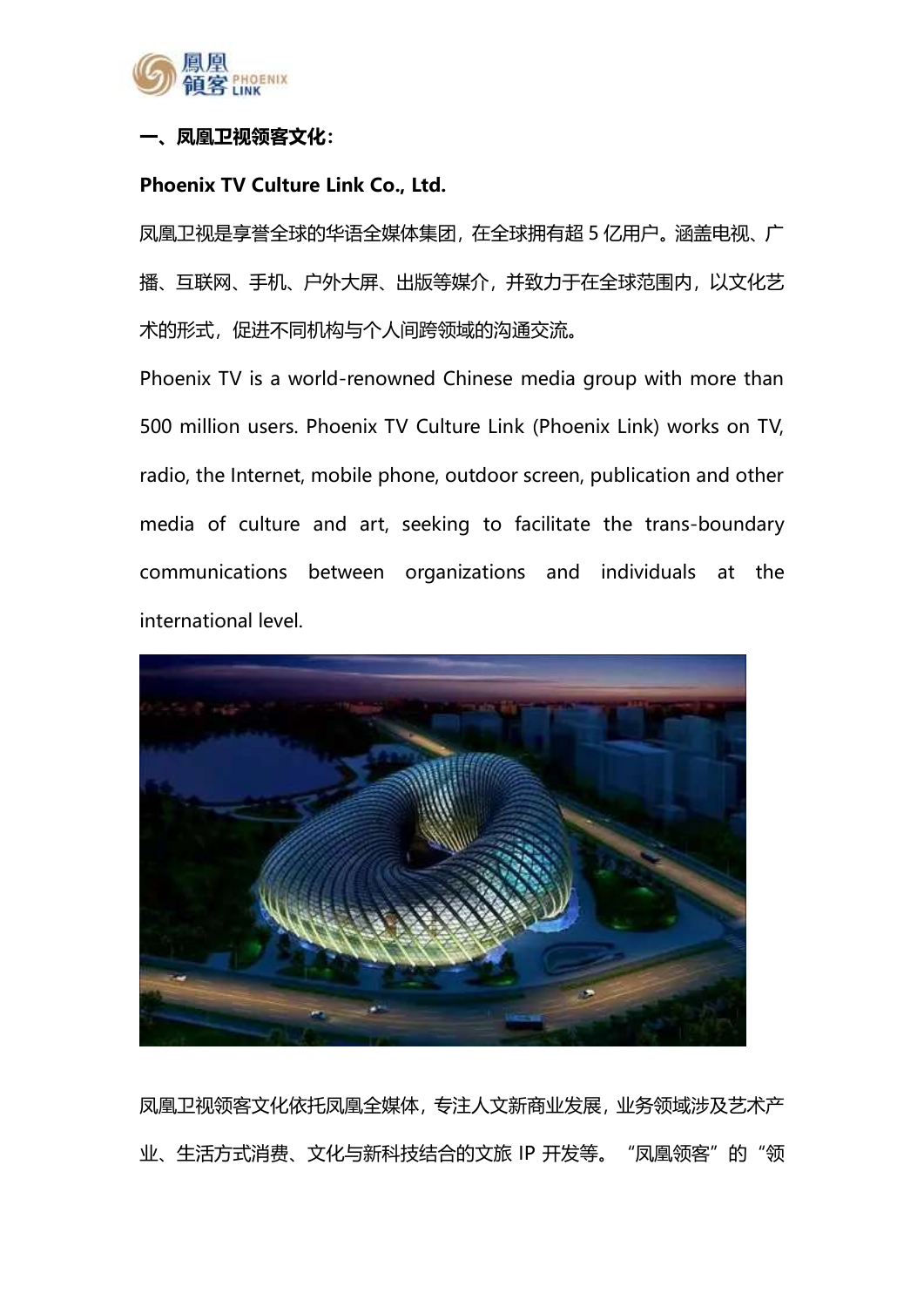客"与"Link"谐音,意蕴促进艺术、科技、金融、生活方式与全球多元文化间 的连接。

Phoenix TV Culture Link Co., Ltd., relying on Phoenix omnimedia, focus on Humanistic Business including art industry, life style and consumption, and cultural tourism IP by integrating culture and new technology. The "Link" means facilitating the link between art, technology, finance, life style and global cultures.



凤凰领客于 2014 年 5 月创建, 传递文化资讯, 推动跨界对话, 促进国际交流。 曾经荣获瑞士驻中国大使馆颁发的"2015 杰出媒体贡献奖"、2016 年度荣获 "21 世纪中国最佳商业模式评选" ———— 最佳文化产业商业模式奖等荣誉, 2017 年度荣获"北京国际服务贸易交易会(京交会)"跨界服务示范案例奖与 最具国际化战略服务示范案例奖。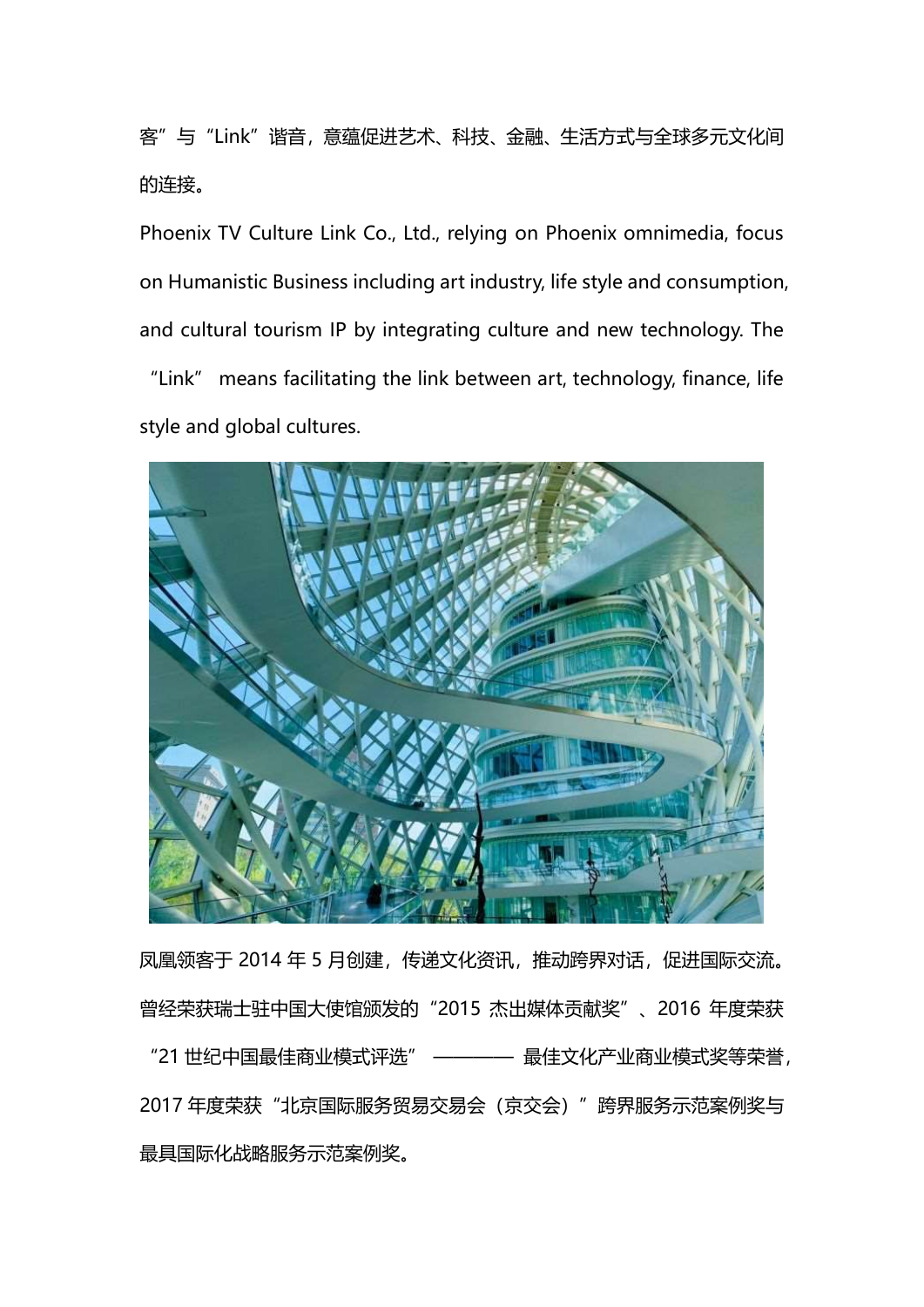Phoenix Art was officially launched in May 2014, it will continue to widely spread fine cultural feeds, in an effort to promote the trans-boundary dialogues and exchanges around the world.

Phoenix Art has received "Locarno Award for Extraordinary Involvement in 2015" of Embassy of Switzerland in China, "China Best Commercial Model Assessment in the 21th Century – Best Commercial Model in the Cultural Industry" in 2016, Cross-Industry Service Demonstration Award and International Strategic Service Demonstration Award of 2017 China International Fair for Trade in Services

## 二、黄晓燕女士——凤凰卫视领客文化有限公司首席执行官

Ms. Xiaoyan Huang – CEO of Phoenix TV Culture Link Co., Ltd.

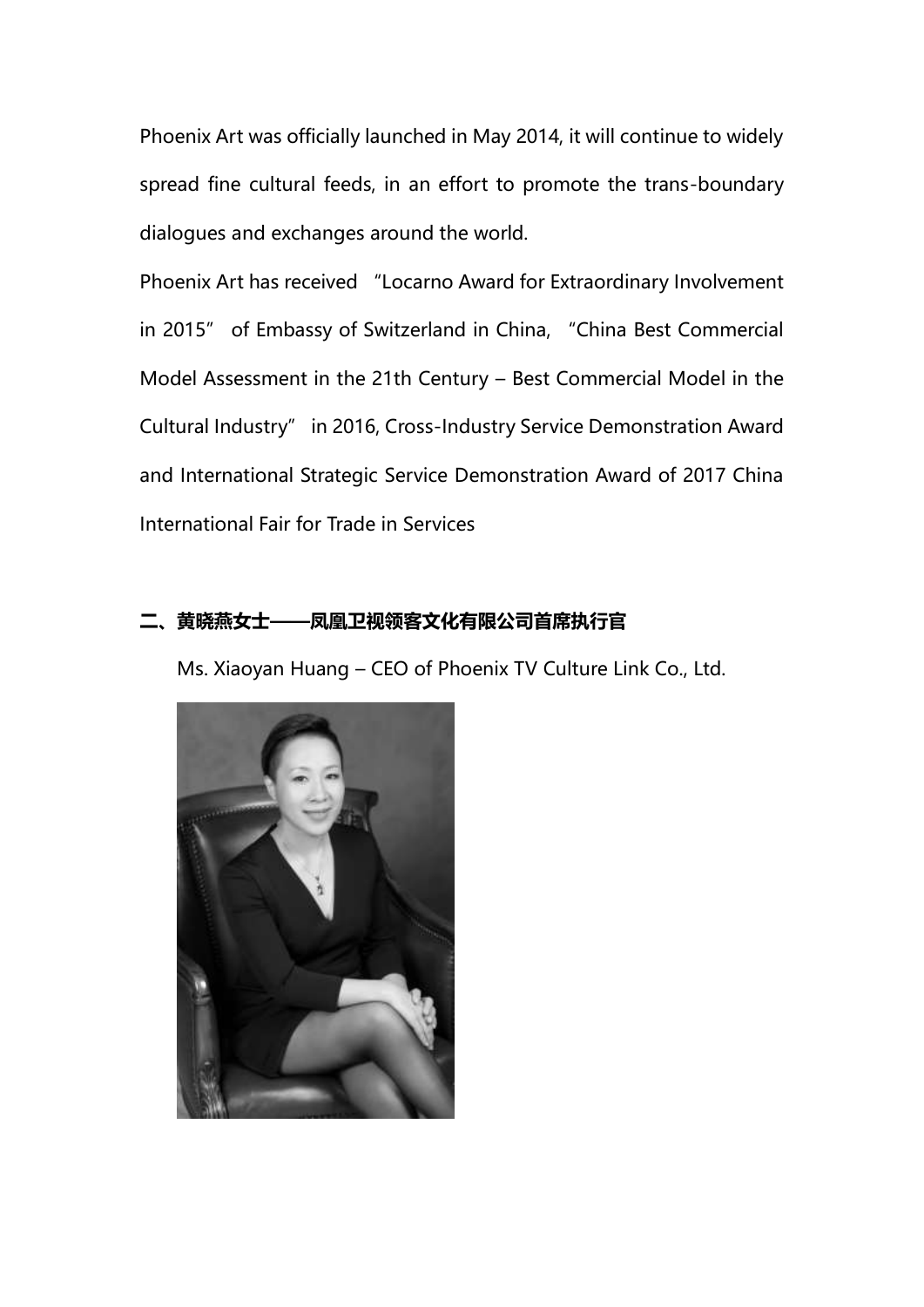黄晓燕女士在传媒行业有逾 20 年从业经验, 长期专注于新技术改造传统 媒体的商业机会开拓,并擅长跨媒体、跨行业的商业模式构建。她是最早推出"盒 子"概念的专业人士之一, 提倡基于 WIFI 无线网络技术, 将优质内容与电视硬 件相结合,打造客厅新型播放终端,她亦主推对迅雷、PPS、TV 客等多家移动 媒体的投资。

Ms. Xiaoyan Huang who has worked in the media industry for more than 20 years is committed to creating commercial opportunities to transform traditional media with new technologies, and good at building cross-media and cross-industry business model. She is one of the professionals putting forward the concept of TV "Box", which means that the quality contents are integrated with TV hardware by WIFI technology to create a brand new player system in living-room. She also leads investment in XUNLEI, PPS, TIVIC and other mobile media.

早在 1996 年,黄晓燕即加盟凤凰卫视,是凤凰卫视中文台的最早创制团队 成员。她作为记者及制作人参与了凤凰早期几乎所有最著名的大型节目,如《飞 越黄河》、《千禧之旅》、《永远的小平》等。

Joining Phoenix TV as early as 1996, Ms. Xiaoyan Huang was a member of the first production team of Phoenix Chinese Chanel. She ever acted as reporter and producer participating in almost all well-known TV shows such as Cross the Yellow River, Millennium Trail and Forever Xiaoping Deng.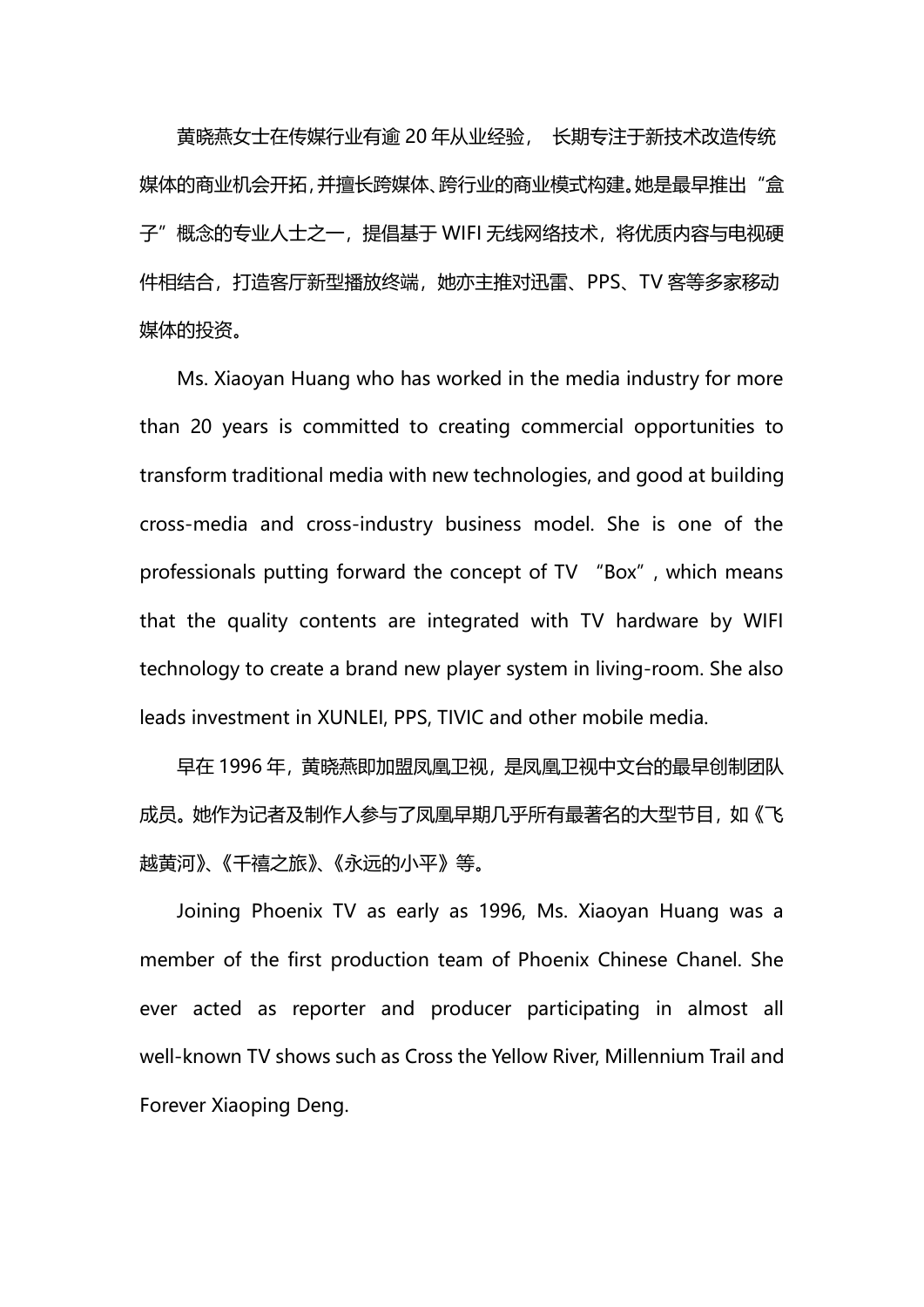### 三、安娜·高美艺术在中国

Anna Chromy's Art in China

在凤凰卫视领客文化的推动下,艺术家安娜高美的艺术理念和艺术展览在大 中华区得到广泛关注;凤凰艺术于 2018 年推出了安娜高美中文网站, 让安娜在 全球的艺术活动、展览及时准确地传播给中国的数亿用户。

Under the efforts made by Phoenix TV Culture Link Co., Ltd., artist Anna Chromy obtained attention in Greater China for her art philosophy and art exhibition. Phoenix Art released the Chinese website for Anna Chromy in 2018, enabling her art activities and exhibitions to be known by millions of the Internet users in China.

2015 年 10 月中国国家博物馆展出安娜·高美作品展,凤凰领客作为战略合作 媒体参与了报道。

Her artworks were displayed by National Museum of China in October 2015, for which Phoenix Link as strategic media partner reported the news.

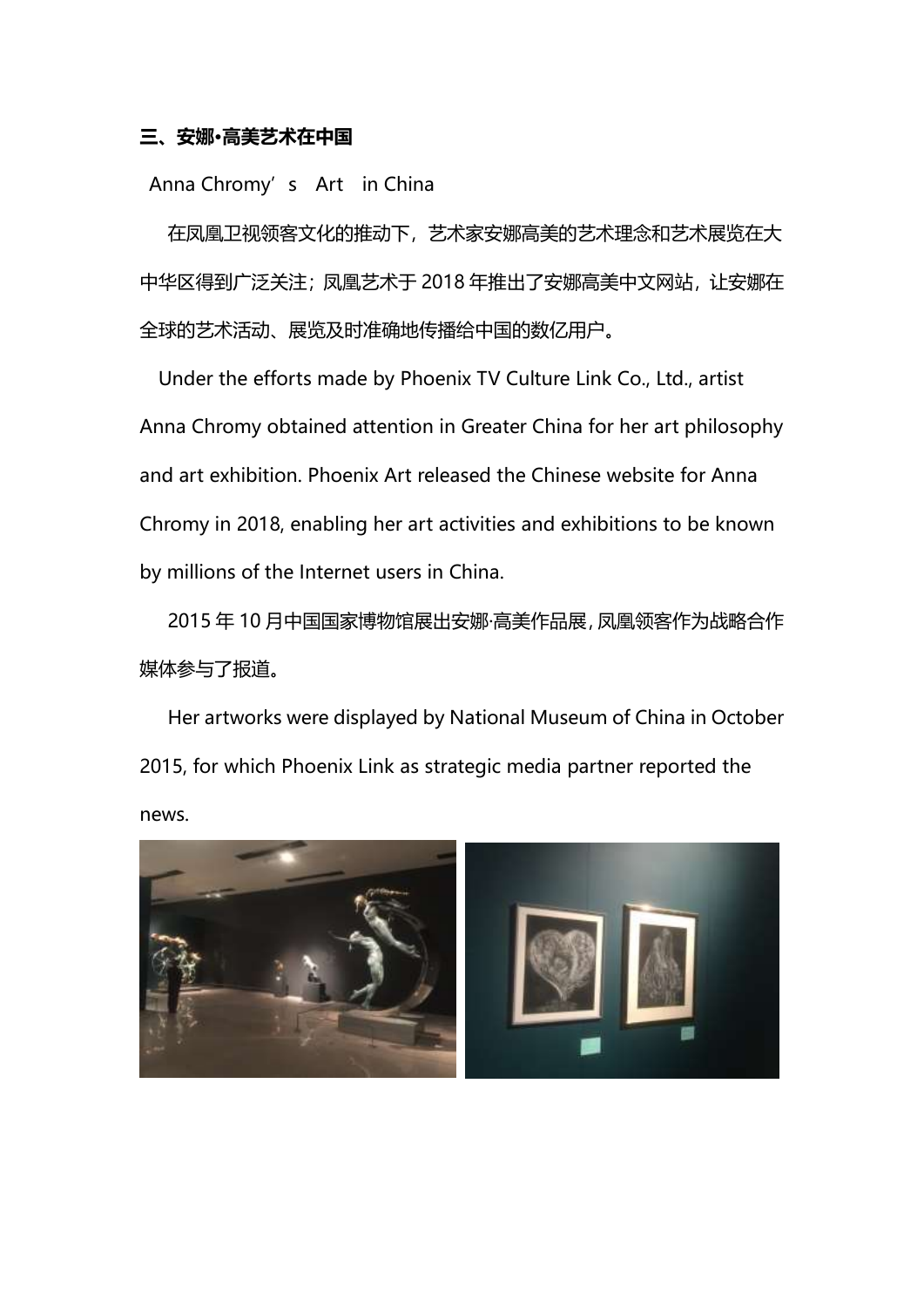## 1、凤凰卫视 20 周年庆典巨献 安娜•高美雕塑展

Anna Chromy Sculpture Exhibition – 20th Anniversary Celebration of Phoenix TV

2016年 3月 26 日在凤凰卫视 20 周年庆典前夕,凤凰领客策划了大型"安娜·高 美雕塑艺术展", 安娜·高美是唯一受邀在凤凰中心举办展览的艺术家。

On March 26, 2016, the day before the 20th anniversary of Phoenix TV, Phoenix Link organized a large "Anna Chromy Sculpture Exhibition" in Phoenix Center where Anna Chromy was the only artist invited to hold an exhibition.



凤凰卫视的北京基地——凤凰国际传媒中心,是获国际建筑金奖的现代建 筑,安娜·高美雕塑艺术展在刚刚落成使用的凤凰中心举办,阐释了传媒与艺术、 经典与当代、中国与欧洲的对话,数百位中国各界的重要嘉宾、数十位各国驻中 国的外交使节都莅临参观展览,给予好评。

Phoenix Center, base of Phoenix TV in Beijing, is a modern structure wining gold medal for international prize for architecture. Holding Anna Chromy Sculpture Exhibition in Phoenix Center embodied a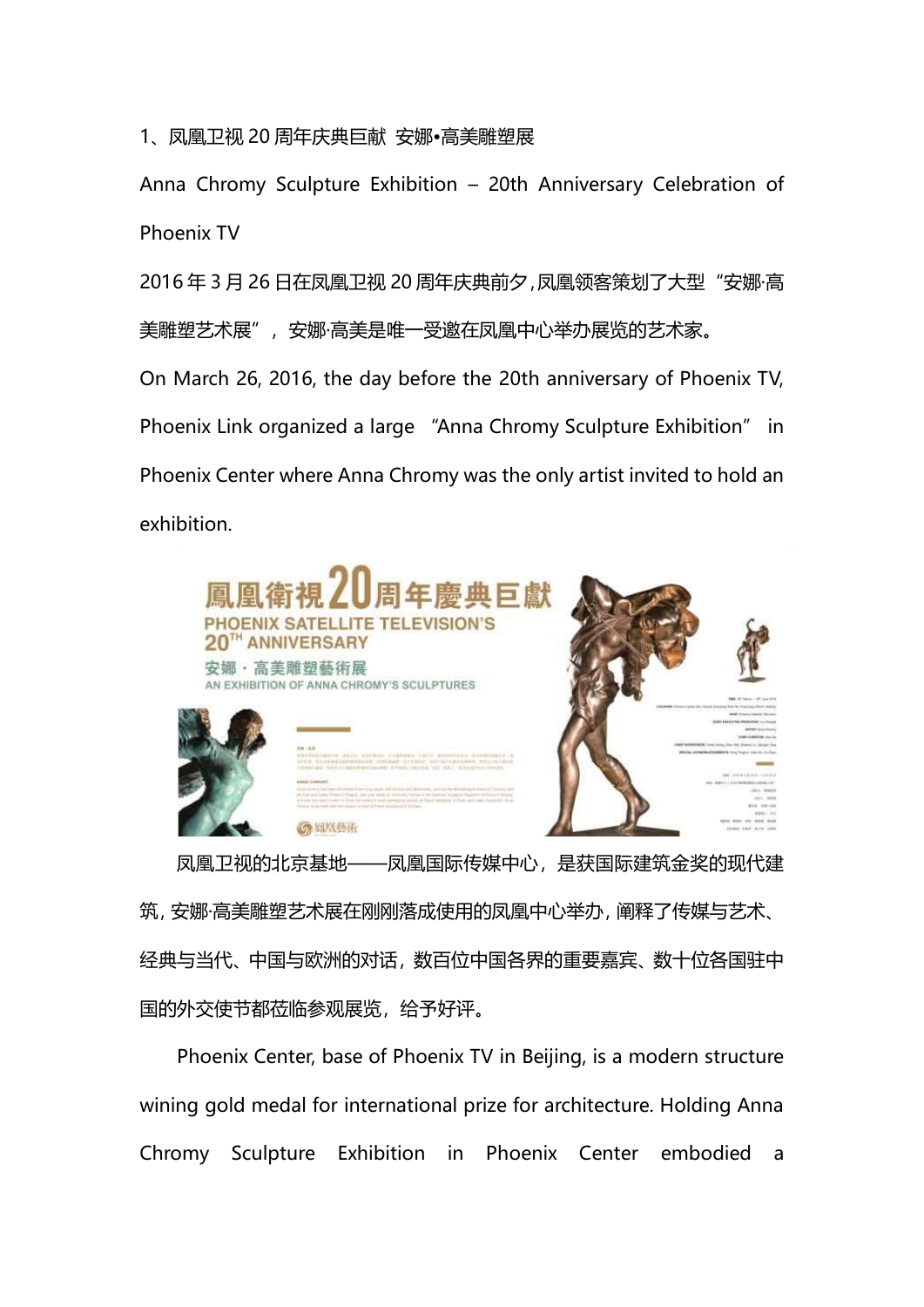communication between media and art, classic art and modern art as well as China and Europe. Hundreds of guests and dozens of foreign ambassadors invited to the Exhibition spoke highly of the event.

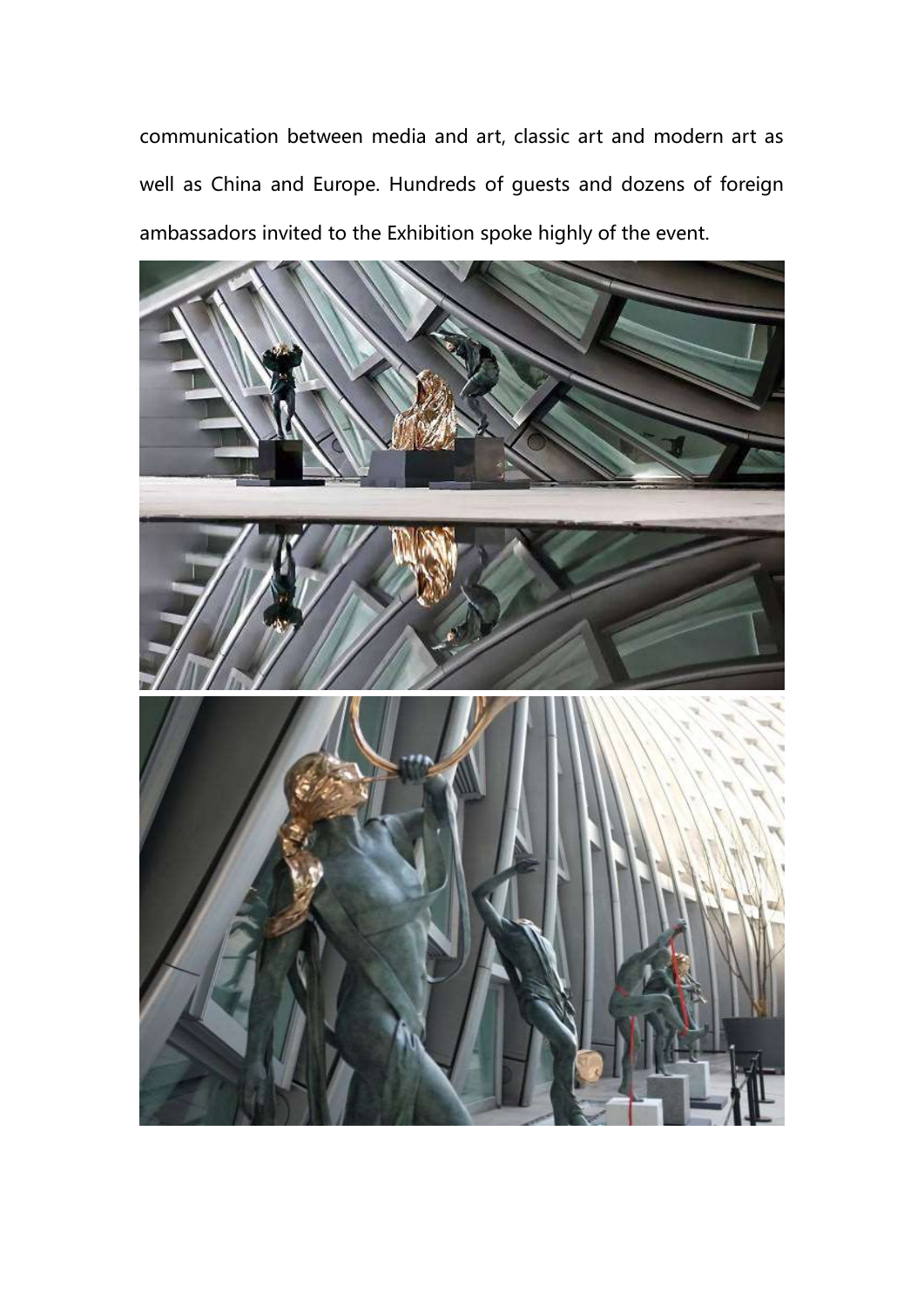

《安娜·高美雕塑艺术展》同名画册出版, 画册封面由德国设计师罗曦制作, 巧 妙的将安娜·高美名字幻化为灵动、但又有力量的线条,勾勒出她的代表作品—— 《心灵的外衣》。画册内页丰富的图片展现凤凰中心这座开放、灵动的坐标建筑, 与安娜·高美作品的线条之美、力量之美高度融合,欧洲的古典审美趣味与现代 建筑意境辉映成趣。

Art Exhibition of Anna Chromy's Sculpture album was published by Phoenix TV with a cover designed by Luoxi, a famous German designer, who smartly used powerful lines to reflect the name of Anna Chromy and also outlined her representative work Coat of the Heart. Full of pictures, the album demonstrated the integration of open and vivid landmark - Phoenix Center, and Anna Chromy's powerful and linear sculptures. Classic European aesthetic and modern architecture worked together to create a beautiful scenery for audience.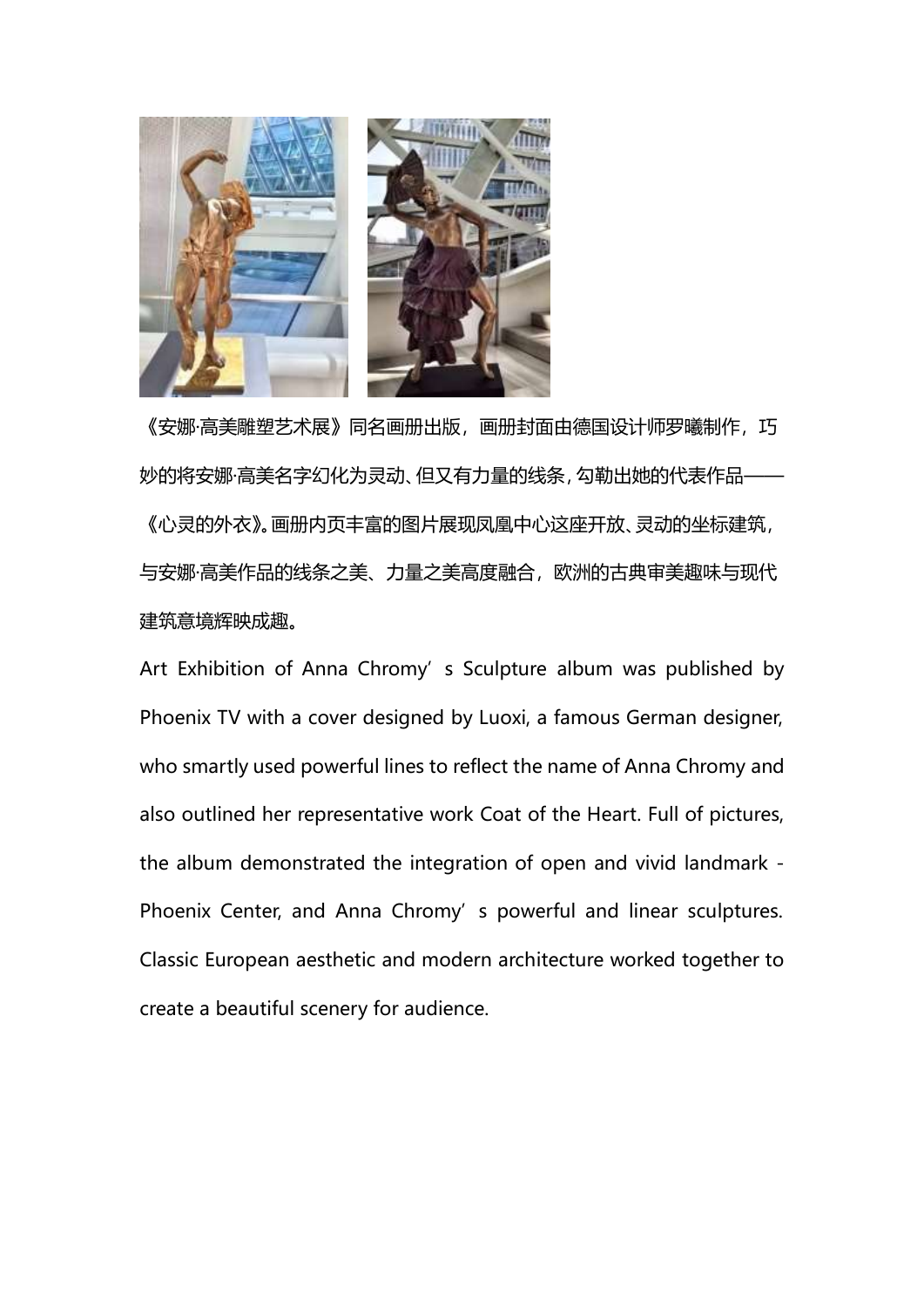

# 2、国家博物馆作品捐赠

Art Work Donation for National Museum of China

2017年11月,凤凰领客进一步推动安娜·高美代表作品《心灵的外衣》落户中 国国家博物馆。因为中国国家博物馆接受西方艺术家的作品捐赠,少有先例。中 国国家博物馆时任领导黄振春亲自指导,与多方协调,历时近一年,保证了捐赠 活动的顺利完成。这件作品的捐赠也表达了安娜高美对于国博和中国观众的感谢。 In November 2017, Phoenix Link did more to promote the donation of **Cloak of Conscience**, a representative work of Anna Chromy. Given that National Museum of China seldom accepted donation from western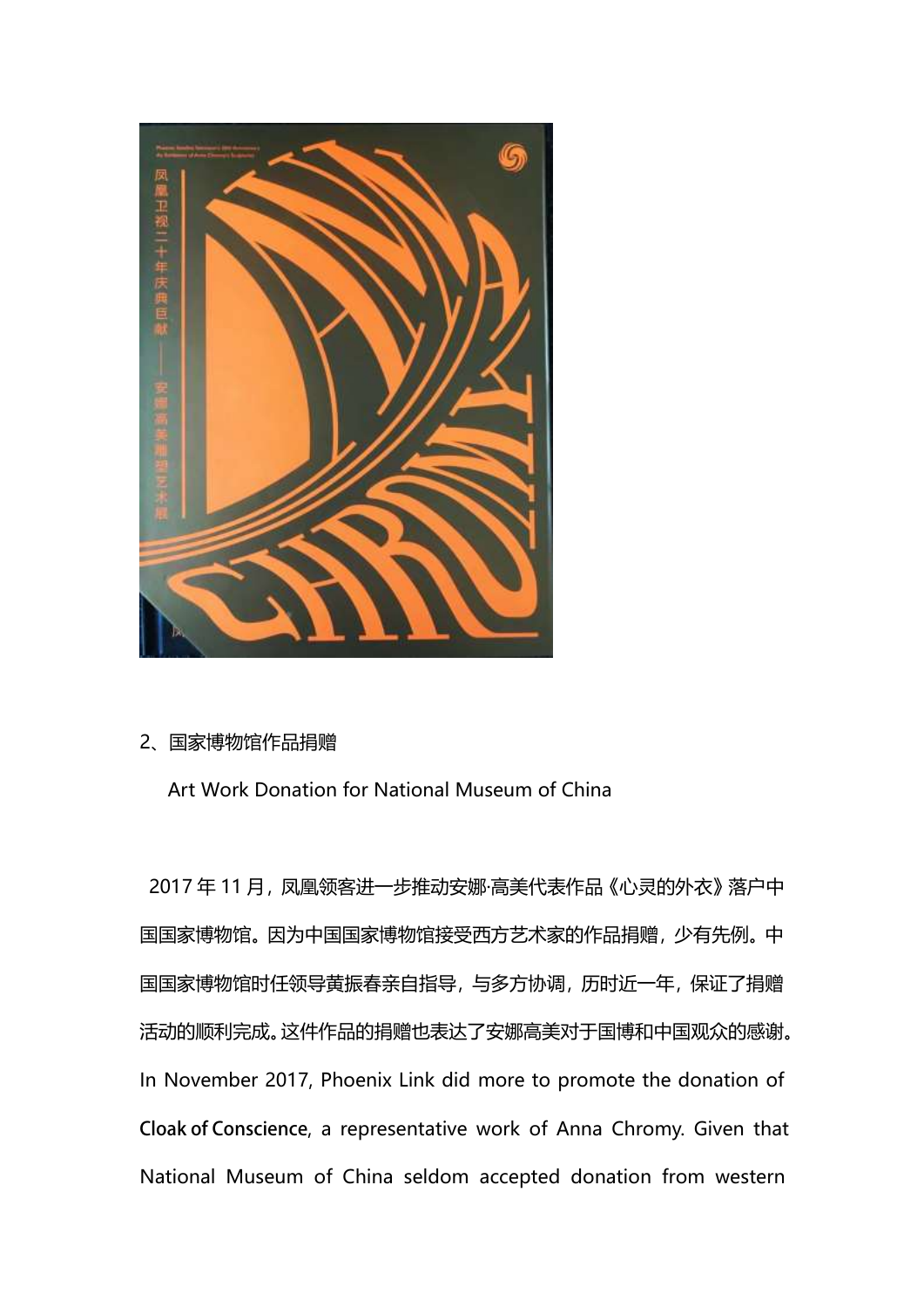artists, Zhenchun Huang, incumbent leader of National Museum of China took charge of the donation in person by coordinating with related parties. Finally, the donation was completely successfully under one-year efforts. Anna Chromy also expressed her gratitude to National Museum of China and the Chinese audience through this donation.





奥地利大使石迪福对凤凰艺术表示,艺术不分国界,它能让世界人民联系在一起。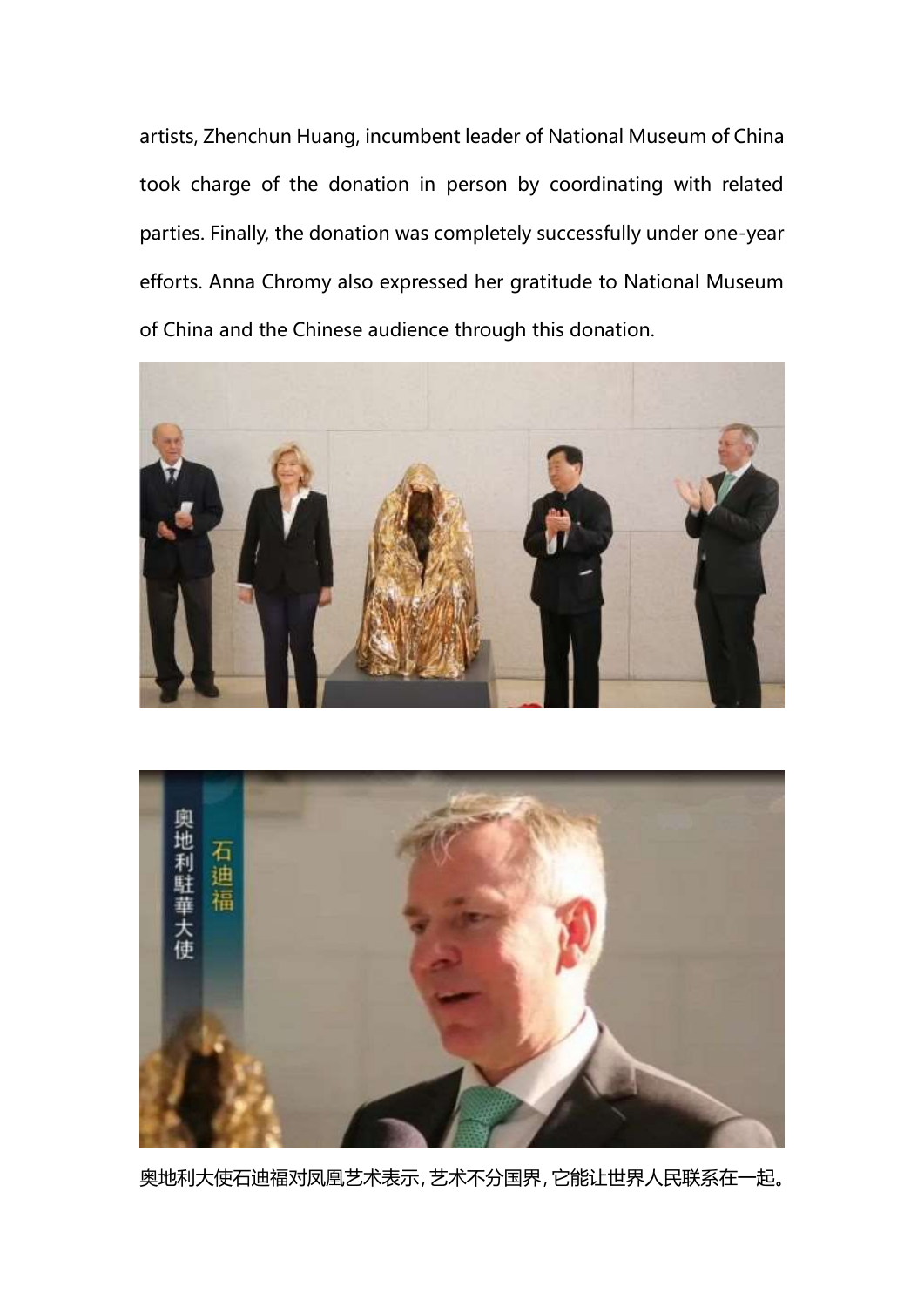Friedrich Stift, ambassador of Austrian Embassy in China said that national boundaries never limit the development of art. Art connects people around the world.

3、安娜·高美雕塑《丝绸之路》落户凤凰中心

Art Work 《Silk Road》of Anna Chromy in Phoenix Center



凤凰卫视行政总裁刘长乐太平绅士与安娜·高美合影

Changle Liu J.P., chairman of Phoenix TV and Anna Chromy

2017 年 11 月 28 日,安娜·高美向凤凰卫视捐赠雕塑作品《丝绸之路》。作品《丝 绸之路》两座仿生塔,标志着新的城市建设沿着古老之路进行,两只风格化的双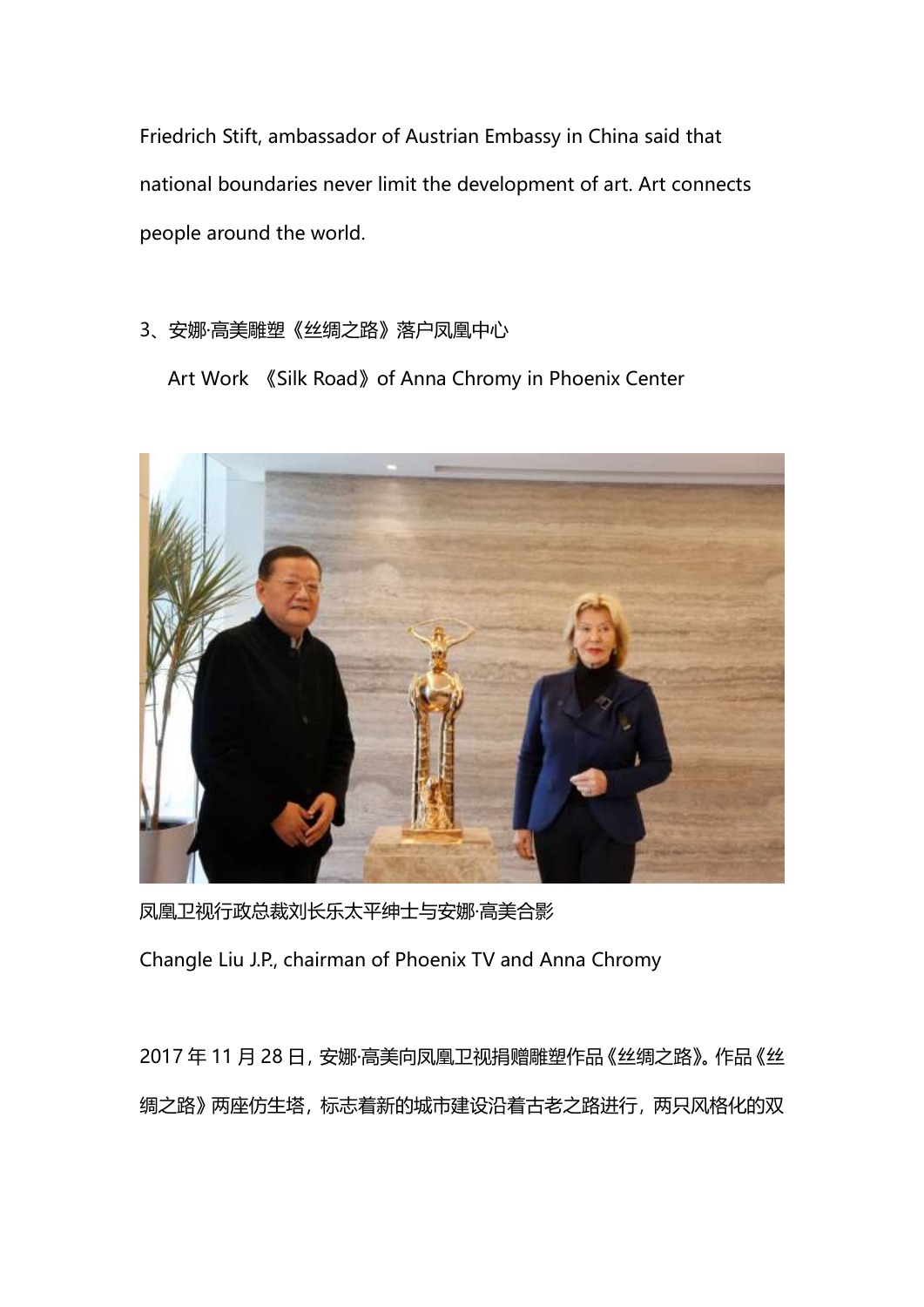手中间,托举起整个世界。丝绸之路的东西两端连接着当时世界上最先进的两个 文明,这与凤凰集团开放、包容、多元的理念完全契合。

On November 28, 2017, Anna Chromy donates her sculpture Silk Road to Phoenix TV. Two tower-shape elements of the sculpture contain the meaning that urban construction is completed based on history; two stylish hands of the sculpture hold a ball that represents the earth, the whole world. Like Silk Road ever connecting two most advanced civilizations in the world, Phoenix Group is open, inclusive and plural, serving as a bridge between Eastern and Western culture.

#### 4、安娜·高美中文官方网站

Chinese Website of Anna Chromy

2018 年 5 月凤凰领客推动安娜·高美中文官方网站上线,并负责后台技术支撑以 及网站内容更新、运营。网站内容分为五大板块,分别是:心灵的外衣、安娜·高 美的世界、安娜·高美的作品、关于高美奖、安娜·高美的足迹。网站全方位展现 安娜·高美的艺术作品,并跟进其最新艺术动态,成为其艺术在中国传播的官方 喉舌。

Phoenix Link launched the Chinese Website of Anna Chromy in May 2018 and provided background technical support and contents updates and operation. The website had five parts: **Cloak of Conscience**, Anna Chromy's World, Anna Chromy's Work, Chromy Award, and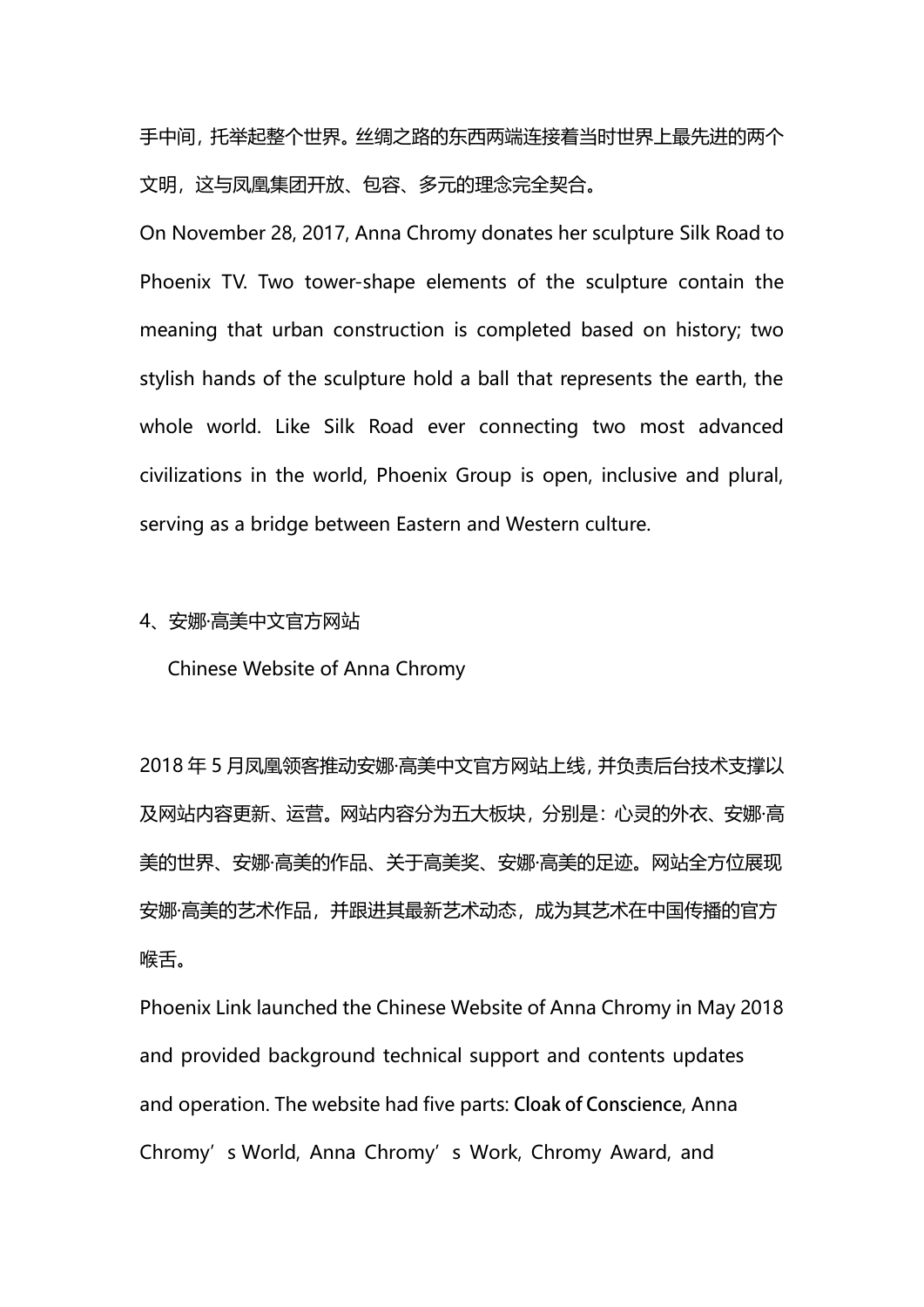Footprint of Anna Chromy. The website introduced Anna Chromy's work in all aspects, followed her latest news and served as an official mouthpiece of Anna Chromy's artworks.



心灵的外衣



· 心実的外衣" 心共的意識



\*\*\*\*\*\*\*\*\*\*\*\*



**选择在"外次"报信显的提择** 



"外衣" 的力量



nn "na"



"百人之石"



閉流入向文明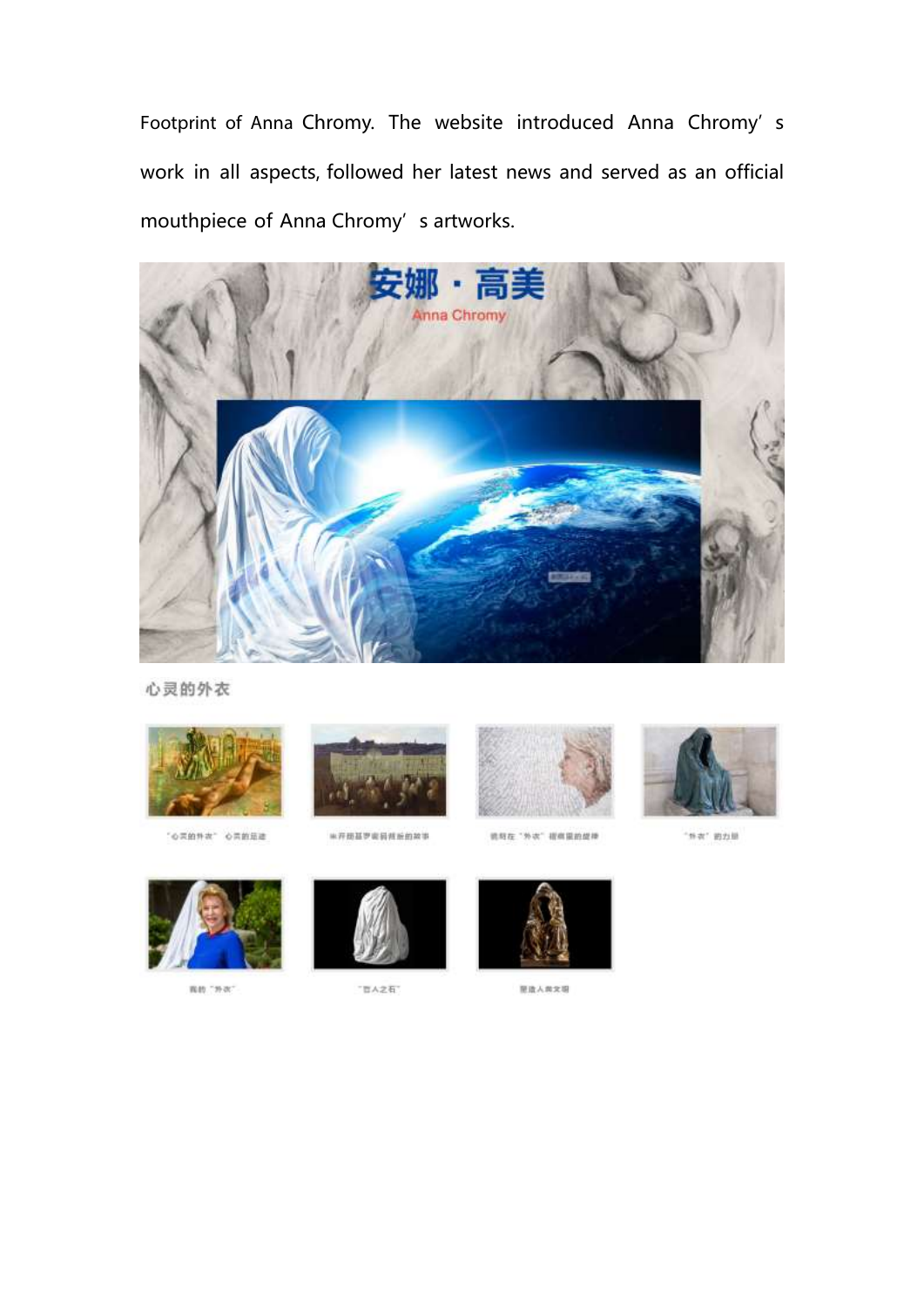#### 安娜·高美的作品



 $\bar{m}$ 言乐可以让内心获得一种宁静。



定理 青压是我们生命中永远的礼物。



极上 感知所在星球上的生态真谛。



京事書 宇宙用阳是气中最大之气。



心脏 世界的精神之都。

#### 安娜·高美的雕塑



確信 "真货"的启示。



sem 把意识转变为休胡的心灵状态。



実面 艺术和诗歌才能实现最终实相。



十字架上的移标

主题:那鲜复活 年份 2008年 材料 独光海洞, 河场洞 尺寸 250×140×60 +400×160×20 重量 500Kg

心言的外衣

主题: 吴扎持 - 《唐 齐乱尼》

年份 1993年

材料:青铜

尺寸: 125×85x120cm

面型: 100Kg



景義芸器形与菜器 主题 圣典兰西斯在《神由》中 年份 1995年 **MN 南明** 尺寸: 130x70x380cm **面望 150Kg** 



歪马丁的外衣

主题 圣马丁之班 年份: 2007年 材料 卡拉拉大理石,青铜 尺寸 300x130x130cm 重量: 2000Kg



ルまえる

王题 保护儿童 年份 2004年 材料 抛光青铜 尺寸 SShx70x56cm 重量 150Kg



関元京神

王题中国 年份: 2015年 材料: 大理石: 青铜, 水晶 尺寸: 720x250x200cm 面塑 17000 Kg



亚克史明/《拟地》 主题: 希腊神话, 迎情 年份: 2000年 材料:脱结色青铜 尺寸 300x230x150cm ■■ 1200Kg



65.94

王超、周蜀神话 年份 2004年 材料 太理石, 青铜, 水晶 /Pdf: 330x120x170cm 面里: 1900Kg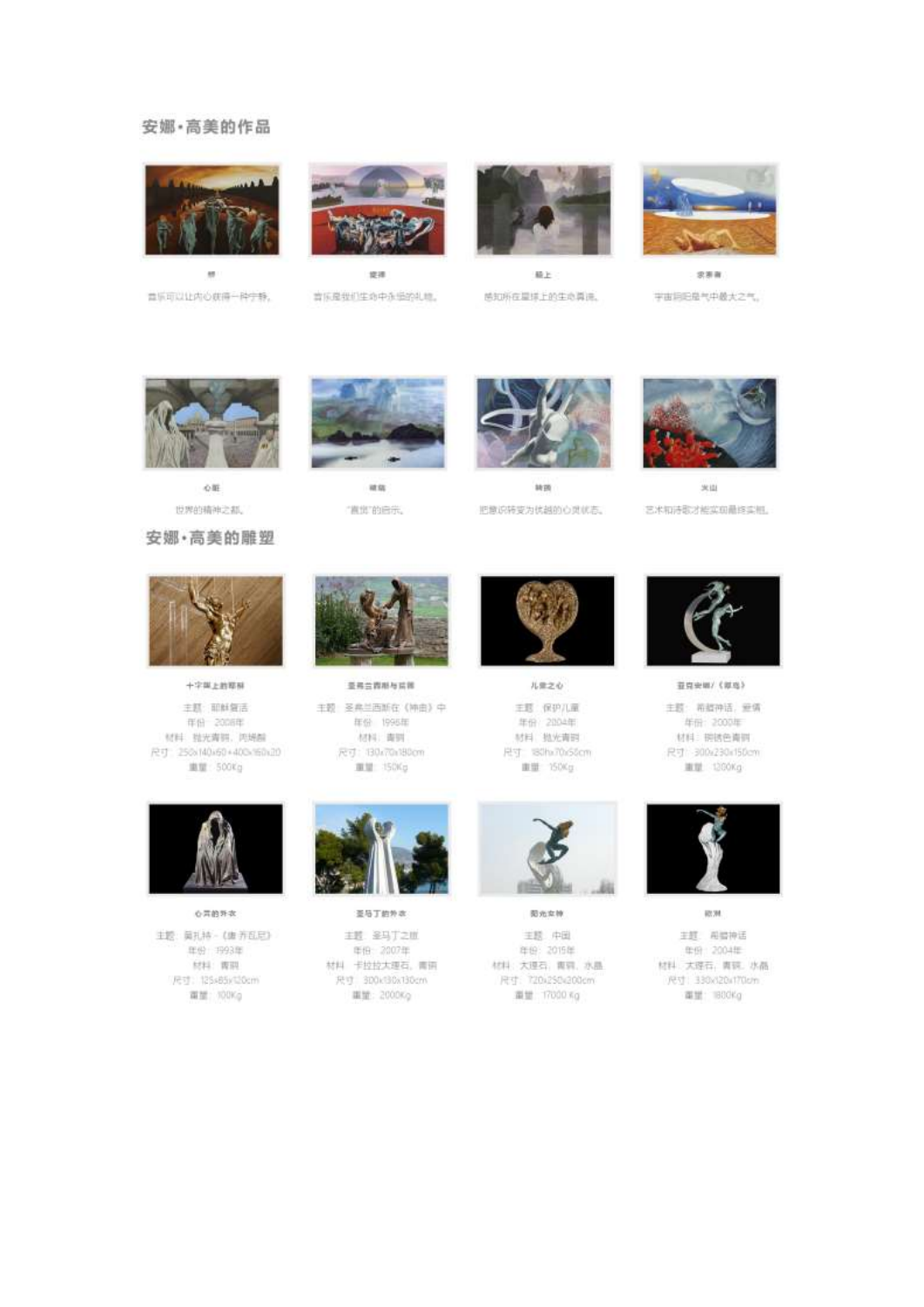#### 关于高美奖



**医利亚-自由尼夫** 



**控纳指列尔伯特二世医王** 



王林縣



博尔施伯格和皮卡德



#罗·沃特森

马西宾·拉尼斯



芝佐特・重草



玛彩-阿穆琳这南话玛律+推胜



両並・布格索・杜博尔

托瓜·朱尼田



**取力第· 第<del>名· 第· 博尔</del>先** 





通気が巴耶夫牛心 精萨克斯坦 问师堪纳



経病大便 东南亚岛国 新加坡



新方之梦 中国北京 系列活动



請管案 活因 马前



新年制计封闭物 中国病山 佛山艺术博物馆



"南世和真-新奖范围礼" 普莱尼高乐节 作品解示



"神话"再报 能结排出 独自国家考古博物



经总局高卫报创立20两年 中国北京

凤凰祭组

## 5、安娜·高美艺术探源纪录片制作

Production of documentary of Anna Chromy's Art Life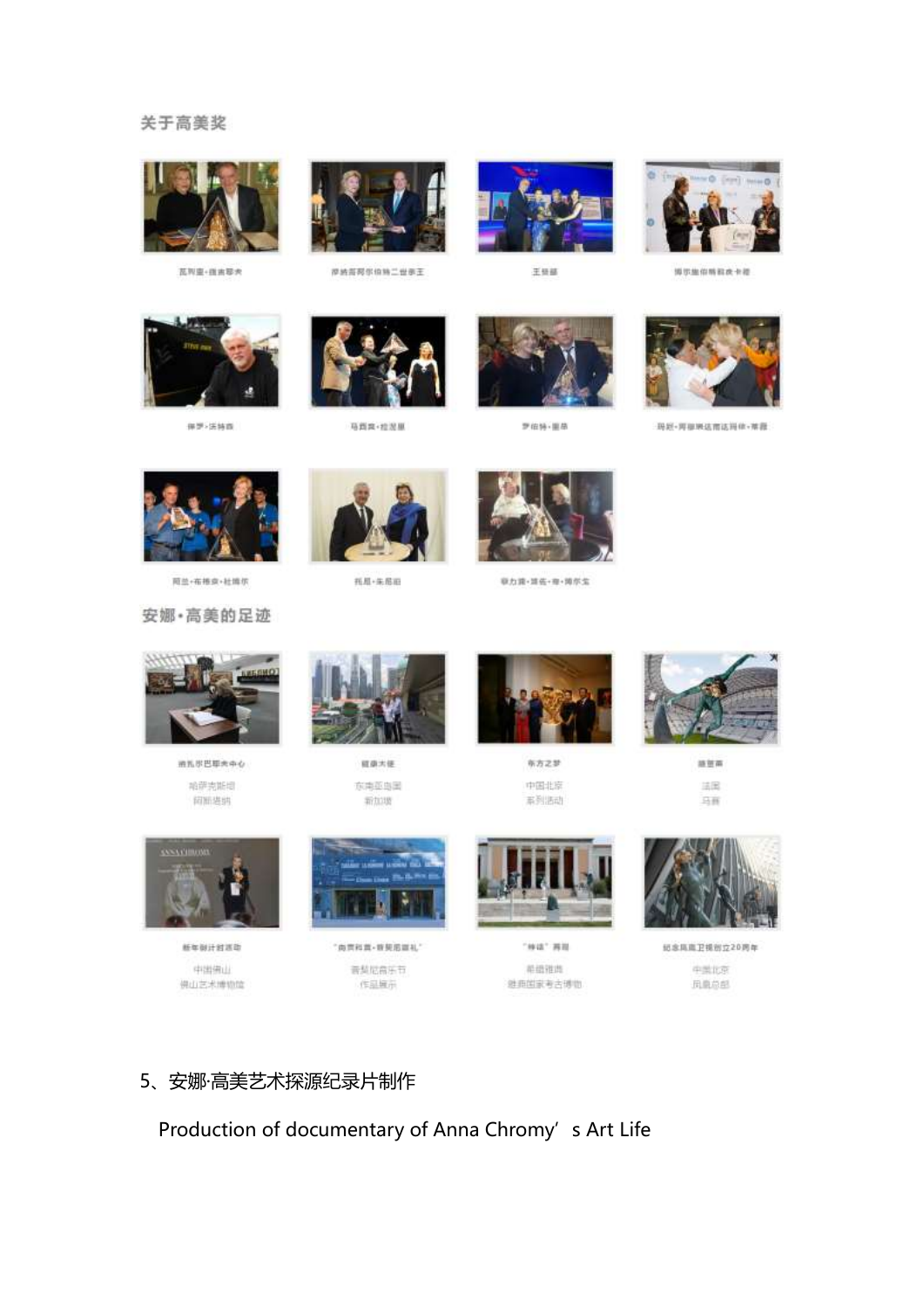凤凰领客为安娜·高美制作大型艺术探源纪录片——《安娜·高美》,解锁 安娜·高美艺术生命的密码:从艺术启蒙、师承,到艺术表达、创作的全过程。 纪录片或将成为展现安娜·高美独家珍贵资料的重要里程碑。

Phoenix Link has produced a documentary titled Anna Chromy to trace her art life and show the whole process from her art enlightenment, being an apprentice of a great master to artistic expression and creation. The documentary will be an important milestone in presenting exclusive and precious information of Anna Chromy.